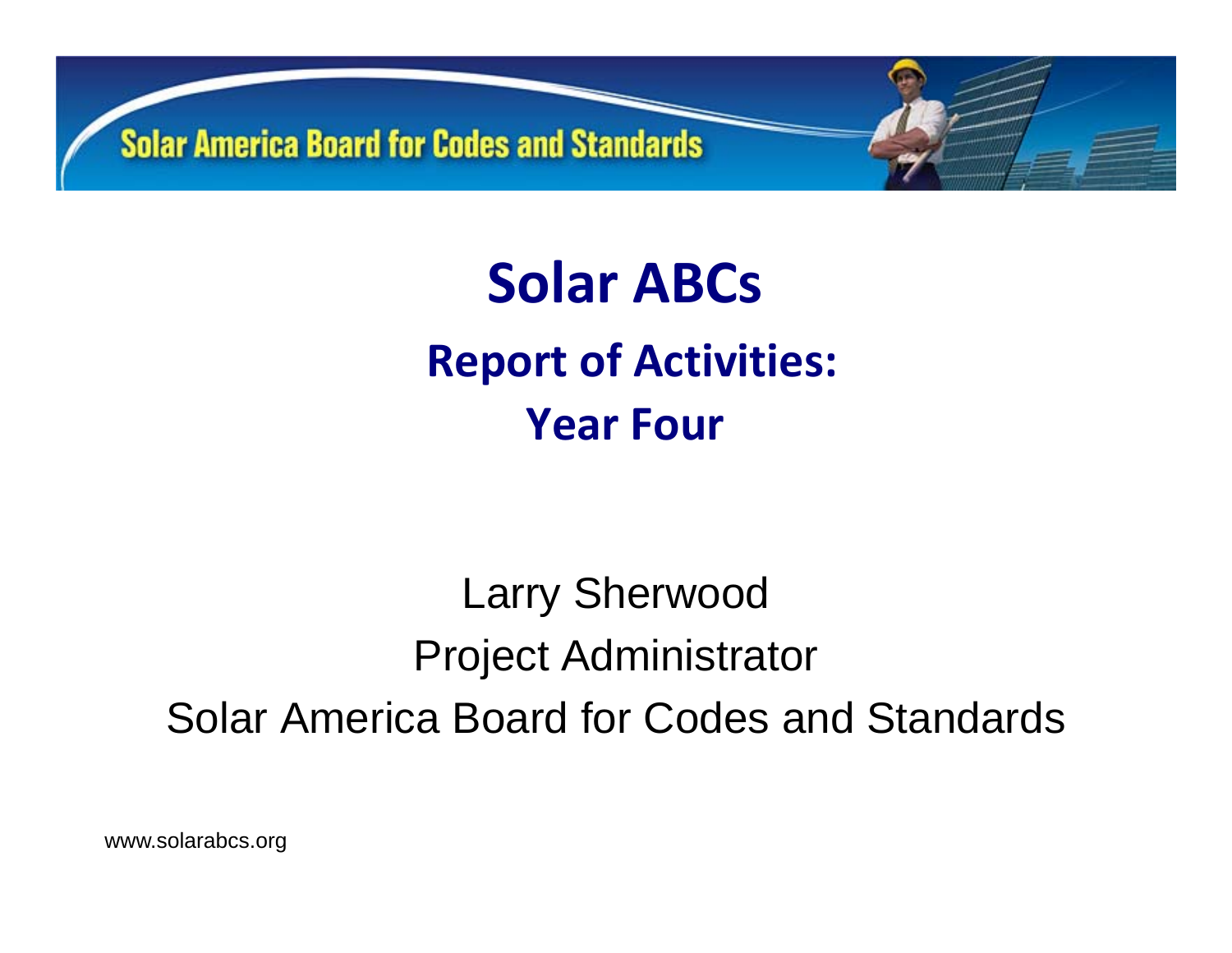## **Study Reports Completed in Year Four**

• Grounding Photovoltaic Modules: Lay of the Land



- $\bullet$  Understanding the CAL FIRE Solar Photovoltaic Installation Guideline
- $\bullet$  Sustainable, Multi‐Segment Market Design for Distributed Solar **Photovoltaics**
- PV Module Power Rating per IEC 61853‐1
- •• Policy Recommendation: PV Module Power Rating Requirements
- • White Paper: Impacts on PV Installations of Changes to the 2012 International Codes

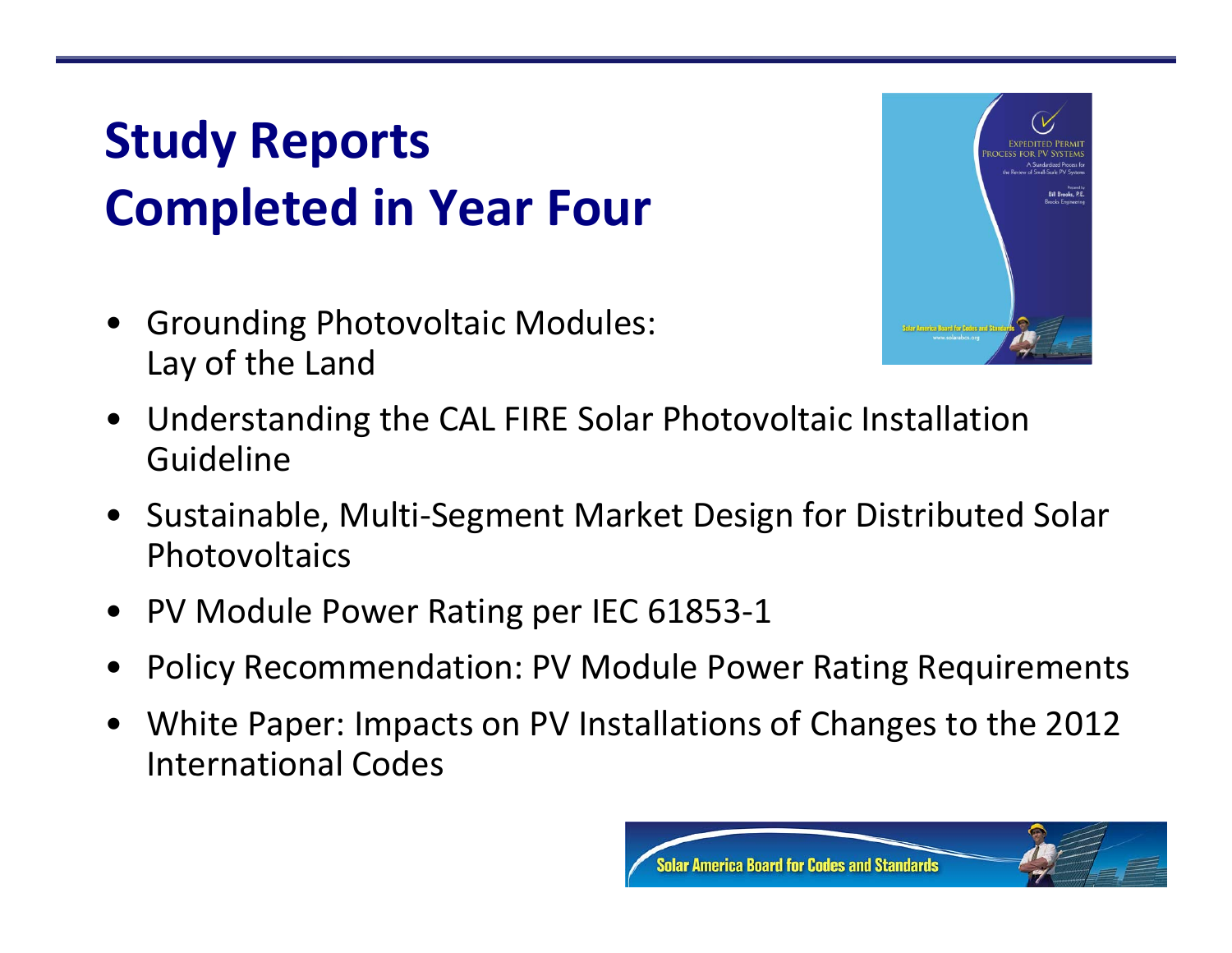# **Study Reports Currently In Development**

- •● Ground-Fault Protection Blindspot
- $\bullet$ Ground‐Fault System Design Guidebook
- •Accelerated Aging Literature Review
- $\bullet$ Protocol for Accelerated Aging Testing
- $\bullet$ PV Module Frame Grounding: Issues and Recommendations
- System Grounding Issues
- • Recommended Datasheet and Nameplate Information for PV Modules
- $\bullet$ Fire Rating
- •Maintenance and Inspection Guidebook
- •Temporary Over Voltage on Distribution System

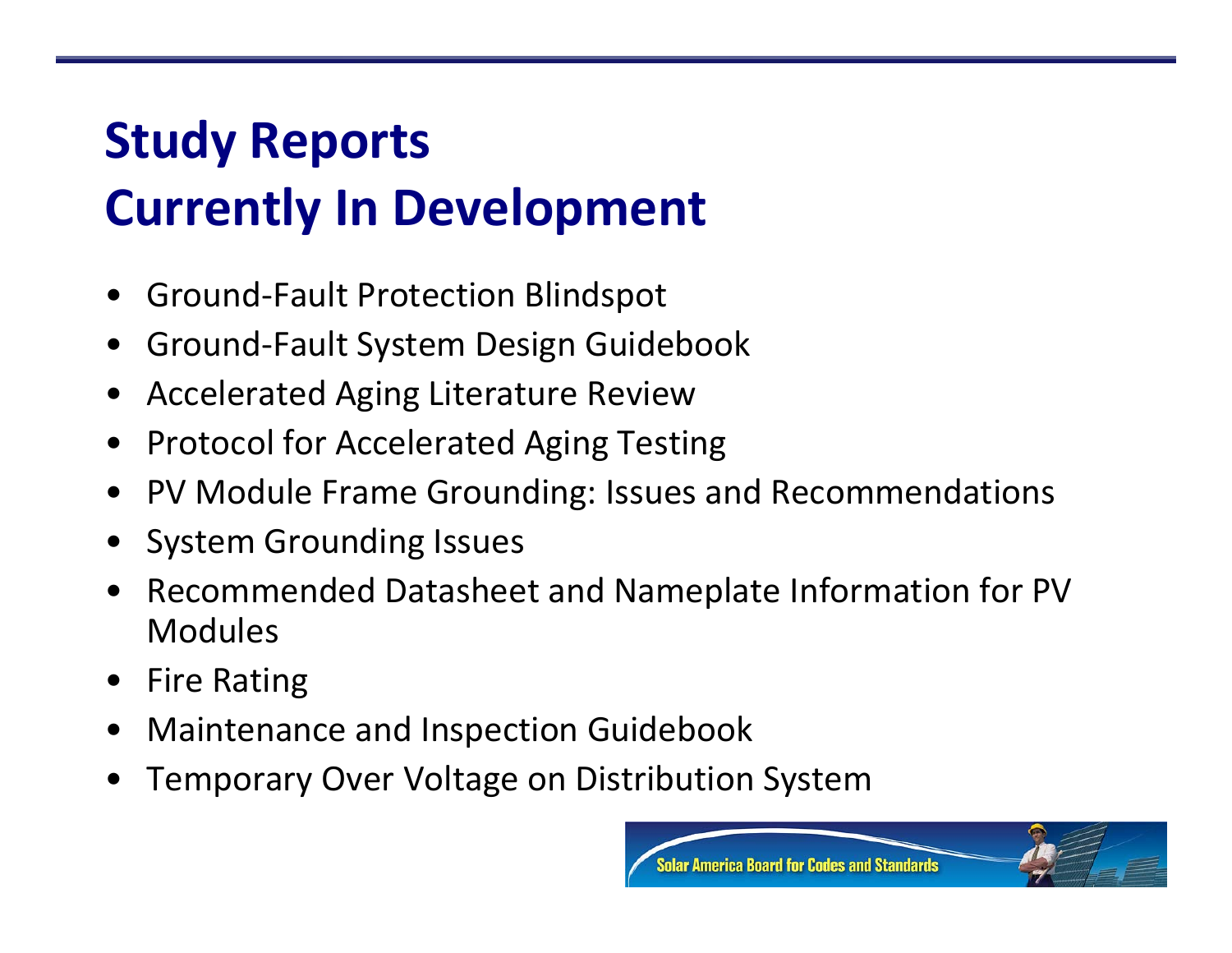# **Participation in Standard and Code Development**

- **National Electrical Code<sup>®</sup>**
- I-Codes  $\bullet$
- International Electrotechnical Commission (IEC) Standards  $\bullet$
- **National Standards (IEEE, ASTM, SEMI)**  $\bullet$
- Underwriters Laboratories (UL) Standards  $\bullet$

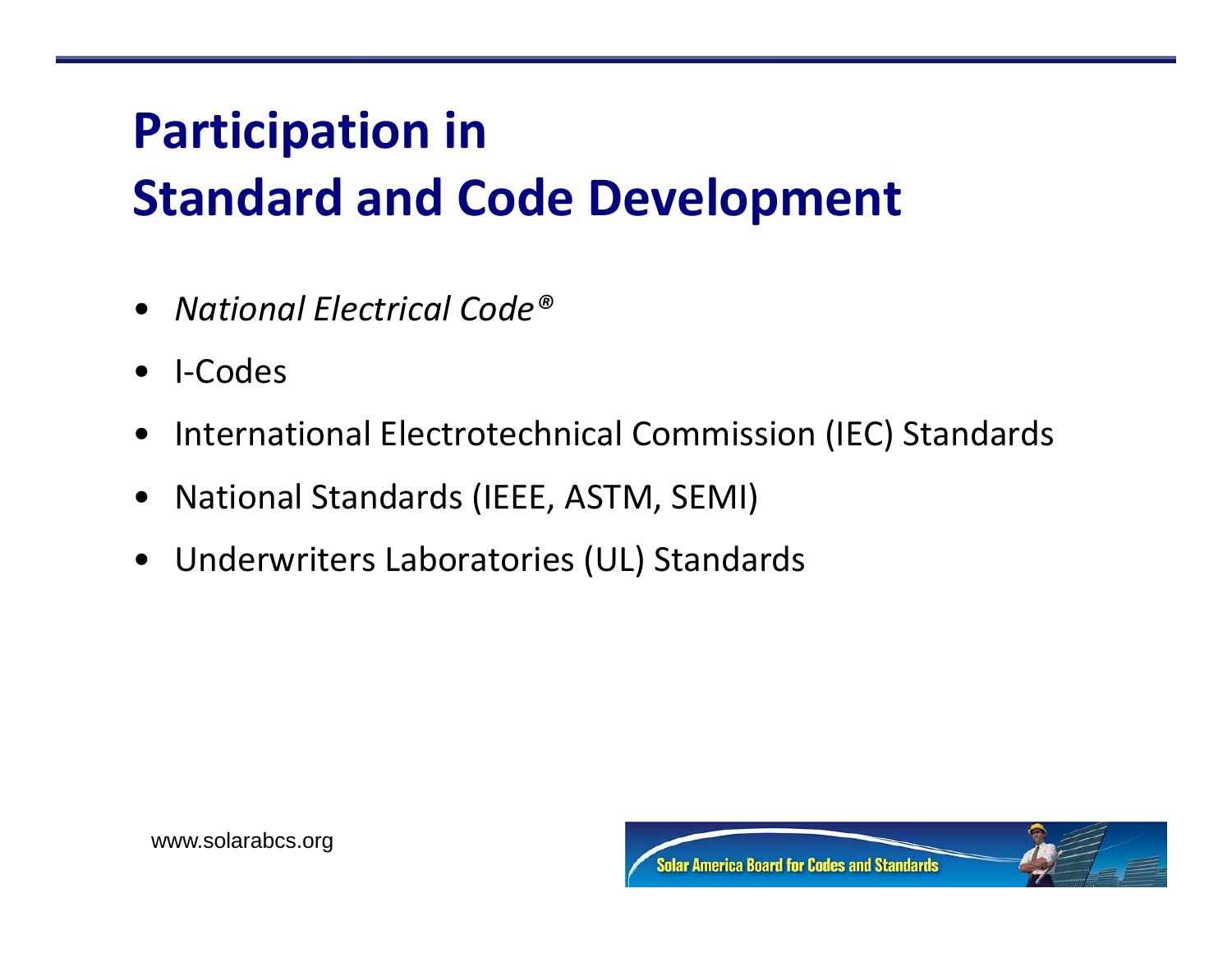#### **Implementation Activities**

- Study Reports
- Education through webinars and other events
- Training

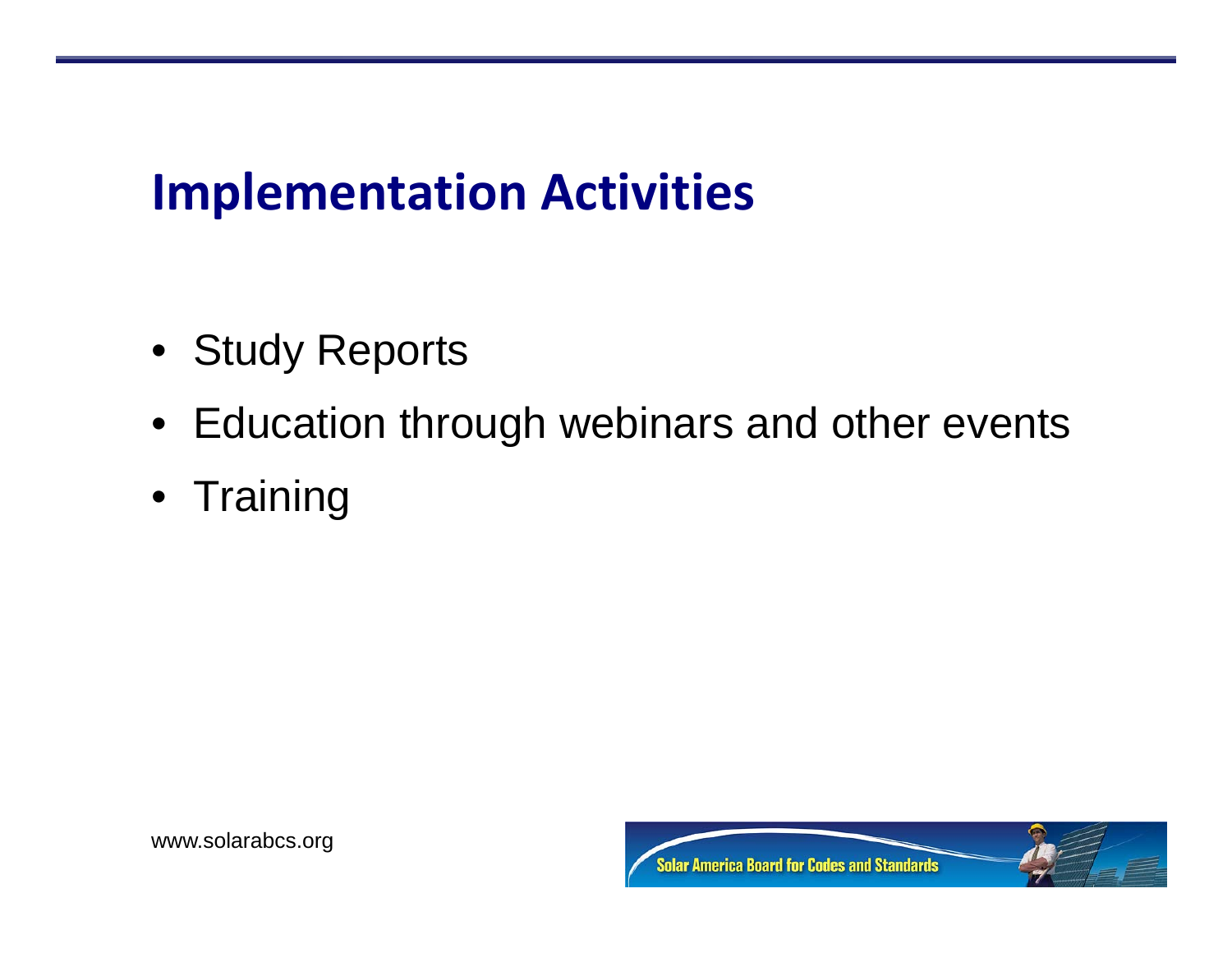# **Activities Identified Through Gap Analysis**

- $\bullet$  Solar ABCs
	- Need for Ground‐Fault Improvements to Prevent Fires
	- Best Practices: Maintenance and Inspection Guidebook
	- PV Connector Issues
	- Temporary Over Voltage on Distribution System
	- Bypass‐Diode Failures‐Inspection Program
- $\bullet$ **Others** 
	- Universal PV Interface Standards
	- Use of Modules with Embedded Electronics



www.solarabcs.org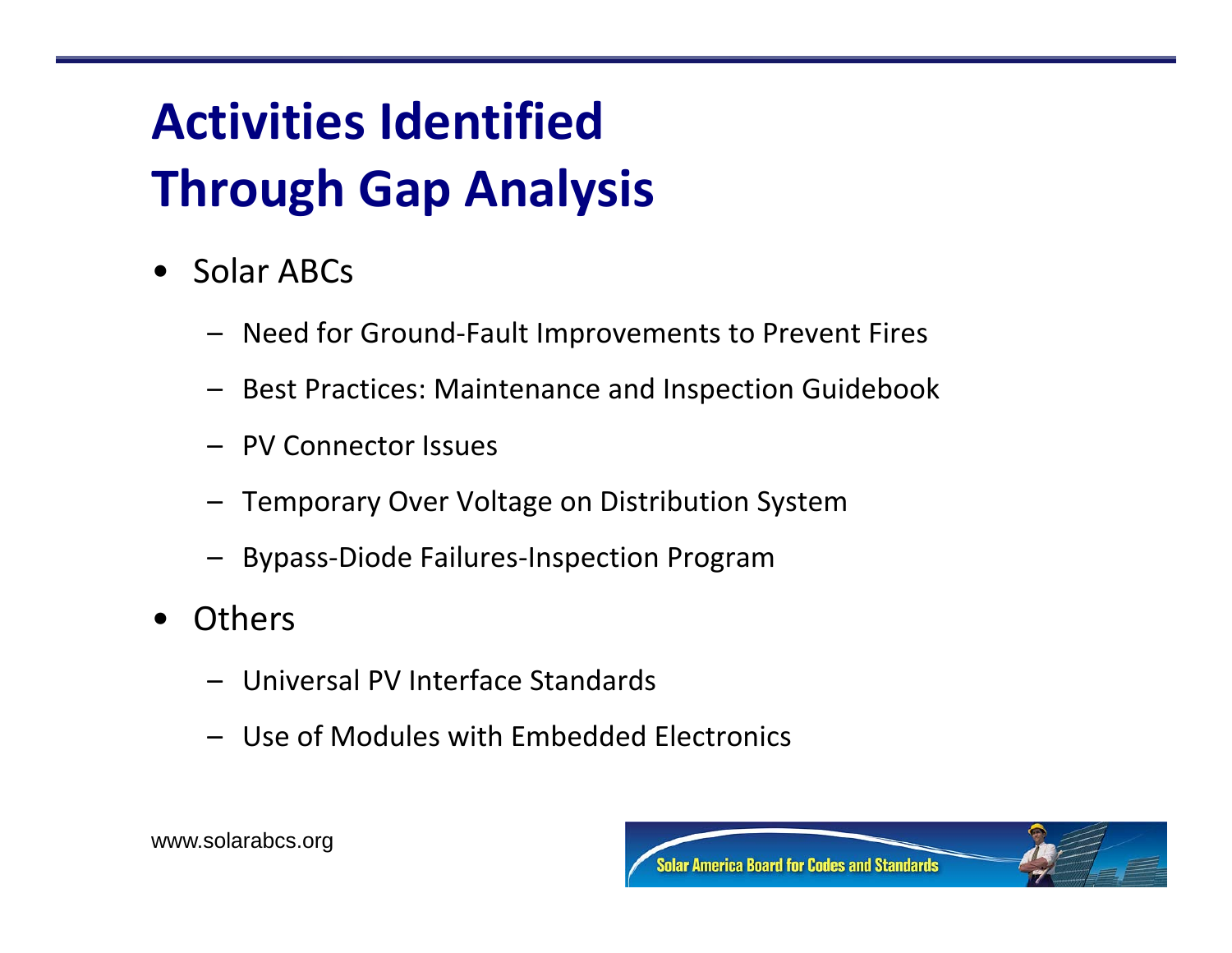#### **Opportunities for Involvement**

- Participate in Stakeholder Webinars and Meetings
- Subscribe to the Quarterly Newsletter
- Submit Comments on Draft Reports & Other Documents
- Participate in Developing Recommendations
- Participate with Code & Standard Development Organizations
- Co‐Fund <sup>a</sup> Solar ABCs Study